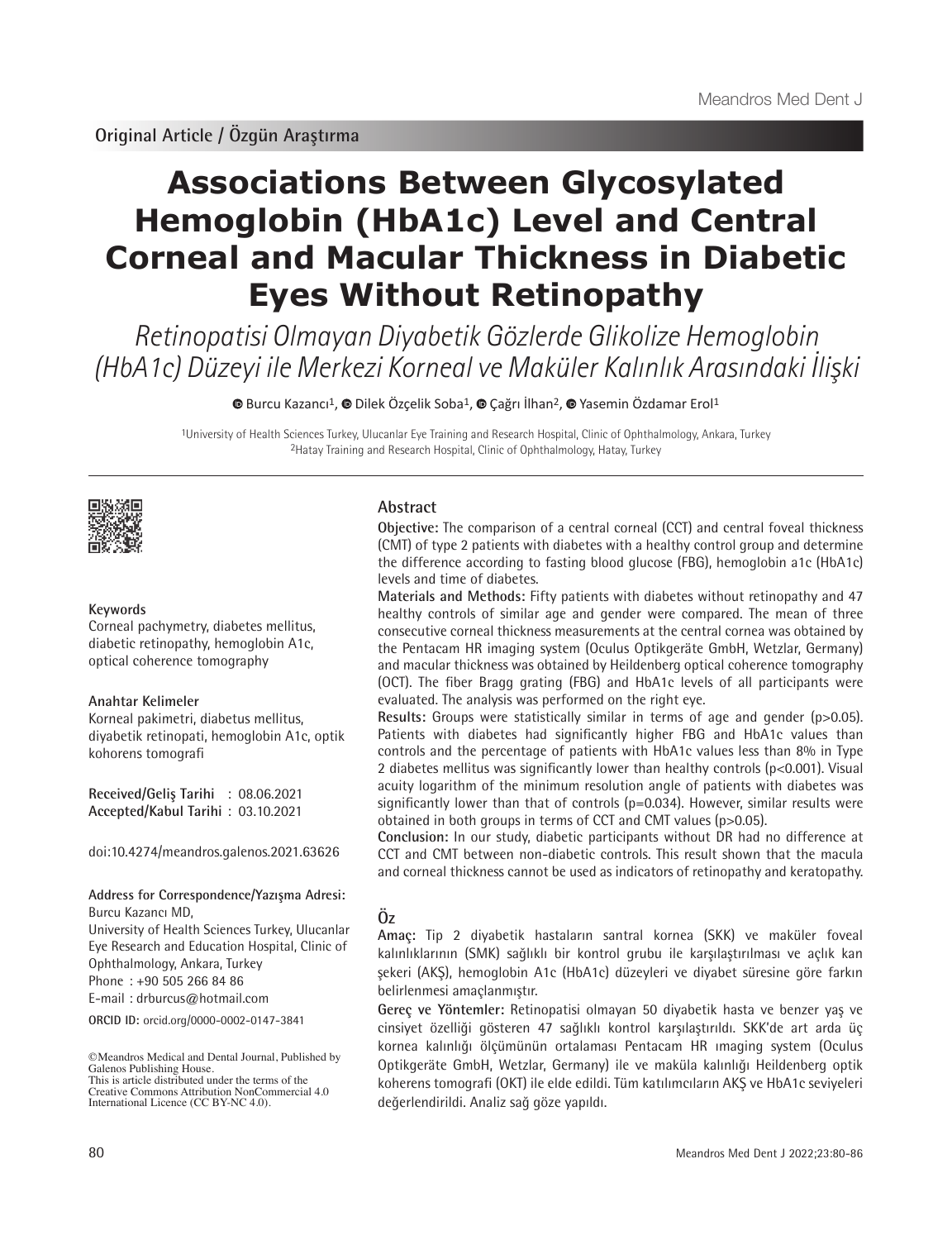**Bulgular:** Yaş ve cinsiyet açısından gruplar istatistiksel olarak benzerlik göstermekteydi (p>0,05). Diyabetik hastaların AKŞ ve HbA1c değerleri sağlıklı kontrollere göre anlamlı olarak yüksek ve HbA1c değerleri %8'in altında olan tip 2 diabetes mellitus hastalarının yüzdesi sağlıklı kontrollerden anlamlı olarak düşüktü (p<0,001). Diyabetik hastaların görme keskinliği (LogMAR), sağlıklı kontrollere göre anlamlı derecede düşüktü (p=0,034). Öte yandan SKK ve SMK değerleri açısından her iki grupta da benzer sonuçlar elde edildi  $(p>0.05)$ .

**Sonuç:** Çalışmamızda retinopatisi olmayan diyabetik katılımcılarda, diyabetik olmayan kontroller arasında SKK ve SMK açısından fark yoktu. Bu sonuç maküla ve kornea kalınlığının retinopati ve keratopatinin bir göstergesi olarak kullanılamayacağını göstermiştir.

# **Introduction**

Diabetes mellitus (DM) is a multisystemic disease as a result of microvascular and macrovascular pathologies. Ocular complications of DM are anterior ischemic neuropathy, glaucoma, cataract, retinal vessel occlusions, and retinopathy (1,2). Although retinal involvement is very common in DM, it is expected that the cornea will be affected (3,4). It can be seen in corneal pathologies such as corneal epithelial defects, recurrent epithelial erosion, basement membrane disorders such as keratitis or ulcer development, epithelial disorders, endothelial cell number and morphology disorders, and decreased corneal sensitivity (5).

Glycosylated hemoglobin (HbA1c) level is a marker of glycemic control and it a critical indicator of the management of DM (6). Optical coherence tomography (OCT) is extensively used to measure retinal thickness and the Pentacam HR is an anterior segment tomography and it is used to evaluate noncontact corneal thickness (7).

In this study, we aimed to evaluate the central cornea and macular thickness in diabetic eyes without retinopathy and keratopathy according to the effect of HbA1c level of DM duration.

#### **Materials and Methods**

This study which was a cross sectional, prospective study, conducted in the University of Health Sciences Turkey, Ulucanlar Eye Training and Research Hospital between December 2019 and June 2020. The study was approved by the Institutional Ethics Committee (Ankara Training and Research Hospital, no: E-19- 42, date: 26.12.2019) and in accordance with the principles of the Declaration of Helsinki. A signed informed consent form was obtained from all volunteers. There were 50 participants with type 2 DM patients without retinopathy and 47 non-diabetic age-sex matched control subjects. We divided the diabetic patients into two groups according to the HbA1c levels (≥8% or <8%) and disease duration.

The mean of three consecutive central corneal thickness (CCT) measurements was obtained by the Pentacam HR Imaging System and central macular thickness (CMT) was obtained by Heildenberg OCT in all participants.

Patients who were followed up in the retina department of in the hospital, met the study criteria and accepted to participate in the study were invited to the study. Patients with DM type 2 without retinopathy were older than 18 years and younger than 80 years of age, without previous eye surgery, no history of glaucoma, intraocular inflammation or infection and chronic topical drug use. The history of intraocular surgery, focal or pan-retinal photocoagulation and periocular or intravitreal injection use of contact lens, regular eye drop usage, spherical and cylindrical refractive errors >±3.00 D were excluded. Macular disease such as clinically significant macular edema, proliferative diabetic retinopathy and any retinal or retinal vascular disease were not included in the study. We included only the right eyes in our study.

Best-corrected visual acuity (BCVA), intraocular pressure measurement, detailed biomicroscopic and fundus examination with +90 D condensing lens were undergone in all subjects. The BCVA measurements were made on a Snellen chart and the data was transformed to logarithm of the minimum resolution angle (LogMAR). Venous blood samples were taken to determine the level of HbA1c. Fasting blood glucose (FBG) was measured simultaneously with HbA1c. Macular thickness measurements were performed using the Heildenberg OCT by trained the same technician after pupil dilatation with tropicamide 1% and cyclopentolate HCL 1%. The Pentacam Scheimpflug imaging system (Pentacam HR, Oculus, Wetzlar, Germany) provides two-dimensional images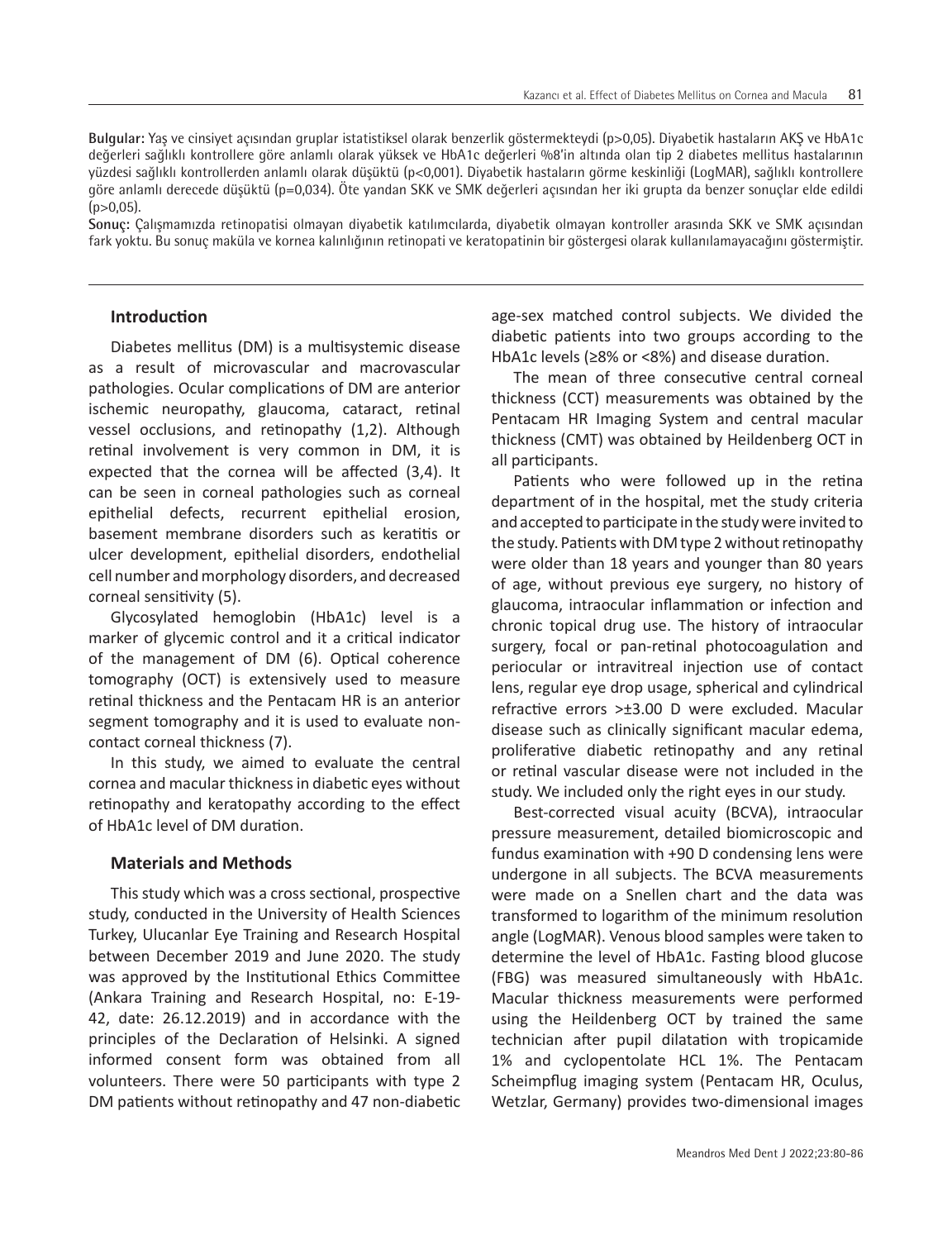that obtain the three-dimensional structure of the cornea by software analysis with using rotating cameras for detailed analysis through the optic axis from the epithelial surface of the cornea to the posterior capsule of the lens. In this system, CCT is obtained from the measurement difference in the anterior and posterior elevation maps (8).

#### **Statistical Analysis**

We evaluated research data on the computer via "SPSS for Windows 22.0 (SPSS Inc, Chicago, IL)". Visual (histogram and probability plots) and analytical tests such as Kolmogorov-Smirnov/Shapiro-Wilk were used for analysis for normal distribution variables, while student's t-test was used for analysis of non-normal distributions. Pearson's chi-square test and Fisher's Exact test was used for categorical variables. The Mann-Whitney U test was preferred for the analysis of two dependent groups. In order for the p value to be significant, it had to be below 0.05.

## **Results**

A total of 97 individuals, 50 of whom were diagnosed as Diabetus mellitus type-2 and 47 healthy control subjects were examined. In Table 1, where the descriptive characteristics of the study groups are given, a similar distribution was observed in terms of age and gender (p>0.05) and HbA1c and FBC parameters were statistically higher in type 2 DM group (p<0.001 for both). Visual acuity values of diabetic group were (mean ± standard deviation) 0.93±0.18 (minimum-maximum: 0.2-1.0) and

0.98±0.09 (0.5-1.0) in control group and statictically significantly lower in the diabetic group (p=0.034). We classified the diabetic group according to HbA1c levels and duration of diabetes (Table 2, 3). There was no statistically significant difference between the groups with HbA1c levels ≥8% or <8% group in terms of age, gender, HbA1c and FBG levels (Table 2). At the same time, between subgroups of HbA1c levels, no difference was found in terms of CCT, CMT, and BCVA (Table 2). When we classified the diabetes group according to the duration of DM, 16 (34%) of 47 patients were diagnosed with DM over 10 years. The average duration of DM was 9,8 years (2-25 years) in HbA1c ≥8% group and 9,6 years (1-25 years) in HbA1c levels >%8 group. There was no difference in age, gender, fasting blood sugar and HbA1c levels between groups with diabetes duration (Table 3).

CCT values were 544.7±24.5 (507-623) µm in diabetic group and 543.2±34.6 (444-600) µm in control group. CMT values were 275.1±45.9 (214- 443) µm in diabetic group and 269.6±24.8 (232-352) µm in control group. CCT and CMT values were not statistically significant different between the groups (p>0.05). In addition, it was observed that DM duration and level of HbA1c were not effective on BCVA, CCT and BMT values (p>0.05) (Table 4, 5).

## **Discussion**

Multiple organ failure in diabetic patients were as a result of microvascular and macrovascular pathologies which are caused by hyperglycemia.

| Table 1. Distribution of some descriptive characteristics between the study groups                                                                                                                                                                            |                        |                       |                    |  |
|---------------------------------------------------------------------------------------------------------------------------------------------------------------------------------------------------------------------------------------------------------------|------------------------|-----------------------|--------------------|--|
|                                                                                                                                                                                                                                                               | Type 2 DM (n=50)       | Control (n=47)        | $\mathbf{p}$       |  |
| Age (year), mean $\pm$ SD (min-max)                                                                                                                                                                                                                           | 57.5±9.2 (35-75)       | 54.3±9.6 (34-76)      | 0.099a             |  |
| Gender, n (%)                                                                                                                                                                                                                                                 |                        |                       |                    |  |
| Female                                                                                                                                                                                                                                                        | 14(28.0)               | 21(44.7)              | 0.087 <sub>b</sub> |  |
| Male                                                                                                                                                                                                                                                          | 36(72.0)               | 26(55.3)              |                    |  |
| FBG $(g/dL)$ , mean $\pm$ SD (min-max)                                                                                                                                                                                                                        | 173.3±74.2 (80-372)    | 101.8±15.0 (76-148)   | $< 0.001c**$       |  |
| HbA1c $(\%)$ , mean $\pm$ SD (min-max)                                                                                                                                                                                                                        | $8.1\pm2.0$ (5.7-13.3) | $5.8\pm0.4$ (5.0-6.5) | $< 0.001c**$       |  |
| HbA1c group, $n$ $%$                                                                                                                                                                                                                                          |                        |                       |                    |  |
| $&5\%$                                                                                                                                                                                                                                                        | 4(8.0)                 | 33 (70.2)             |                    |  |
| $6 - 8%$                                                                                                                                                                                                                                                      | 30(60.0)               | 14 (29.8)             | $<0.001b**$        |  |
| $>8\%$                                                                                                                                                                                                                                                        | 16(32.0)               | $\Omega$              |                    |  |
| n: Number of individuals, %: Percentage, SD: Standard deviation, FBG: Fasting blood glucose, DM: Diabetes mellitus, Min-max: Minimum-maximum,<br><sup>a</sup> Student's t-test, <sup>b</sup> Pearson chi-square test, 'Mann-Whitney U test, *p<0.05, **p<0.01 |                        |                       |                    |  |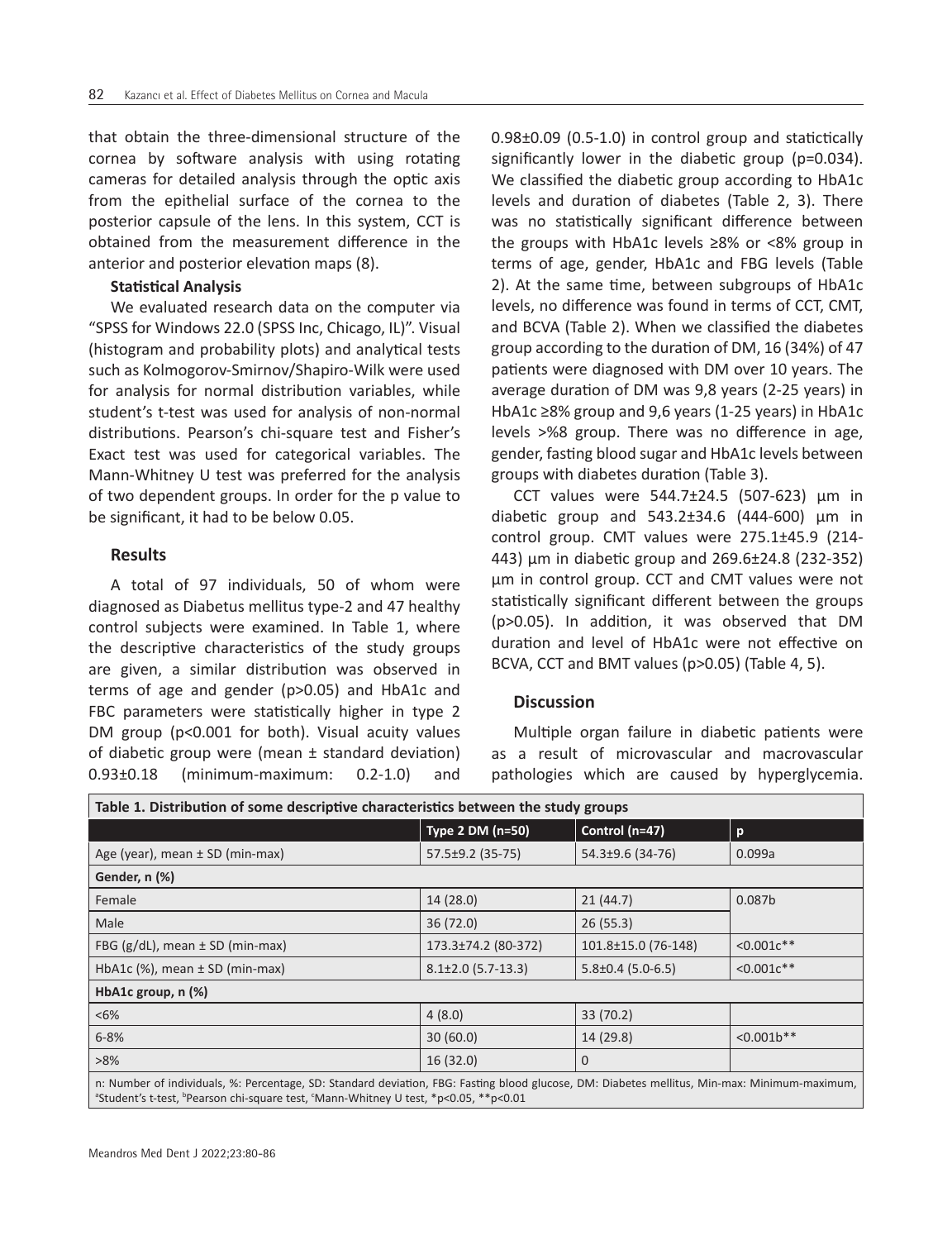| Table 2. Distribution of age, sex and FBG between HbA1c groups of patients with type-2 DM |                     |                      |                      |                      |  |  |
|-------------------------------------------------------------------------------------------|---------------------|----------------------|----------------------|----------------------|--|--|
|                                                                                           | Total (n=50)        | HbA1c                |                      |                      |  |  |
|                                                                                           |                     | $< 8\% (n=33)$       | ≥8% (n=17)           | p-value              |  |  |
| Age (year), mean $\pm$ SD (min-max)                                                       | 57.5±9.2 (35-75)    | 57.4±8.9 (35-75)     | 57.7±10.2 (37-75)    | $0.920$ <sup>a</sup> |  |  |
| Gender, n (%)                                                                             |                     |                      |                      |                      |  |  |
| Female                                                                                    | 14(28.0)            | 8(24.2)              | 6(35.3)              | $0.511^{b}$          |  |  |
| Male                                                                                      | 36(72.0)            | 25(75.8)             | 11(64.7)             |                      |  |  |
| DM duration (year), mean $\pm$ SD<br>(min-max)                                            | $9.7\pm5.9(1-25)$   | $9.8 \pm 6.2$ (2-25) | $9.6 \pm 5.6$ (1-25) | 0.918c               |  |  |
| DM duration group, n (%)                                                                  |                     |                      |                      |                      |  |  |
| $<$ 10 year                                                                               | 34 (68.0)           | 23 (69.7)            | 11(64.7)             | $0.720$ <sup>d</sup> |  |  |
| $\geq$ 10 year                                                                            | 16(32.0)            | 10(30.3)             | 6(35.3)              |                      |  |  |
| FBG $(g/dL)$ , mean $\pm$ SD (min-max)                                                    | 173.3±74.2 (80-372) | 147.5±49.8 (83-340)  | 223.4±88.8 (80-372)  | $0.006^{c**}$        |  |  |
|                                                                                           |                     |                      |                      |                      |  |  |

n: Number of individuals, %: Percentage, SD: Standard deviation, FBG: Fasting blood glucose, DM: Diabetes mellitus, Min-max: Minimum-maximum, <sup>a</sup> s: Student's t-test, <code>bFisher's Exact</code> test, <code>'Mann-Whitney U</code> test, <code>'Pearson</code> chi-square test, \*p<0.05; \*\*p<0.01

| Table 3. Distribution of age, sex and fasting blood sugar between DM duration groups of patients with type 2 DM |                        |                          |                          |                      |  |
|-----------------------------------------------------------------------------------------------------------------|------------------------|--------------------------|--------------------------|----------------------|--|
|                                                                                                                 | Total $(n=97)$         | <b>DM</b> duration       |                          |                      |  |
|                                                                                                                 |                        | $<$ 10 year (n=34)       | ≥10 year (n=16)          | p-value              |  |
| Age (year) mean $\pm$ SD (min-max)                                                                              | 57.5±9.2 (35-75)       | 56.6±9.2 (35-70)         | 59.4±9.2 (42-75)         | $0.320$ <sup>a</sup> |  |
| Gender n (%)                                                                                                    |                        |                          |                          |                      |  |
| Female                                                                                                          | 14(28.0)               | 12(35.3)                 | 2(12.5)                  | $0.175^{b}$          |  |
| Male                                                                                                            | 36(72.0)               | 22(64.7)                 | 14 (87.5)                |                      |  |
| HbA1c $(\%)$ mean $\pm$ SD (min-max)                                                                            | $8.1\pm2.0$ (5.7-13.3) | $7.9 \pm 1.9$ (5.7-12.1) | $8.6 \pm 2.2$ (6.5-13.3) | 0.248c               |  |
| FBG $(g/dL)$ mean $\pm$ SD (min-max)                                                                            | 173.3±74.2 (80-372)    | 163.4±73.2 (80-372)      | 194.2±74.3 (110-340)     | 0.094c               |  |

n: Number of individuals, %: Percentage, SD: Standard deviation, FBG: Fasting blood glucose, min-max: Minimum-maximum, DM: Diabetes mellitus, <sup>a</sup>Student's t-testi, <sup>b</sup>Fisher's Exact test, <sup>c</sup>Mann-Whitney U test

**Table 4. Distribution of visual acuity, central corneal and macular thickness between HbA1c groups of patients with type 2 DM**

|                  | Total (n=50)              | HbA1c                   |                         |                      |
|------------------|---------------------------|-------------------------|-------------------------|----------------------|
|                  |                           | $< 8\%$ (n=33)          | ≥8% (n=17)              | p-value              |
|                  | Mean $\pm$ SD (min-max)   | Mean $\pm$ SD (min-max) | Mean ± SD (min-max)     |                      |
| BCVA (LogMAR)    | $0.93 \pm 0.18$ (0.2-1.0) | $0.94\pm0.16$ (0.3-1.0) | $0.90\pm0.22$ (0.2-1.0) | $0.724$ <sup>a</sup> |
| $CCT$ ( $\mu$ m) | 544.7±24.5 (507-623)      | 543.9±25.6 (507-623)    | 546.2±22.7 (507-588)    | $0.757^b$            |
| $CMT$ ( $\mu$ m) | 275.1±45.9 (214-443)      | 275.8±51.2 (214-443)    | 273.7±34.8 (235-391)    | $0.674$ <sup>a</sup> |
|                  |                           |                         |                         |                      |

n: Number of individuals, SD: Standard deviation, BCVA: Best-corrected visual acuity, CCT: Central corneal thickness, CMT: Central macular thickness, min-max: Minimum-maximum, LogMAR: Logarithm of the minimum resolution angle, <sup>a</sup>Mann-Whitney U test, <sup>b</sup>Student's t-test

Ocular complications of DM are the primary reason for progressive blindness in the world (9,10). Recently, 4,2 million humans were affected by diabetes which is a vital and progressive reason for blindness (11). Cornea and retina are the most affected ocular tissues by diabetes regulation and diabetes duration. Hence, in this study, we planned to evaluate cornea and macula in eyes without diabetic retinopathy.

Calvo-Maroto et al. (12) found no significant difference in CCT between the diabetic group, which was classified according to the period of diabetes, regardless of the presence of retinopathy and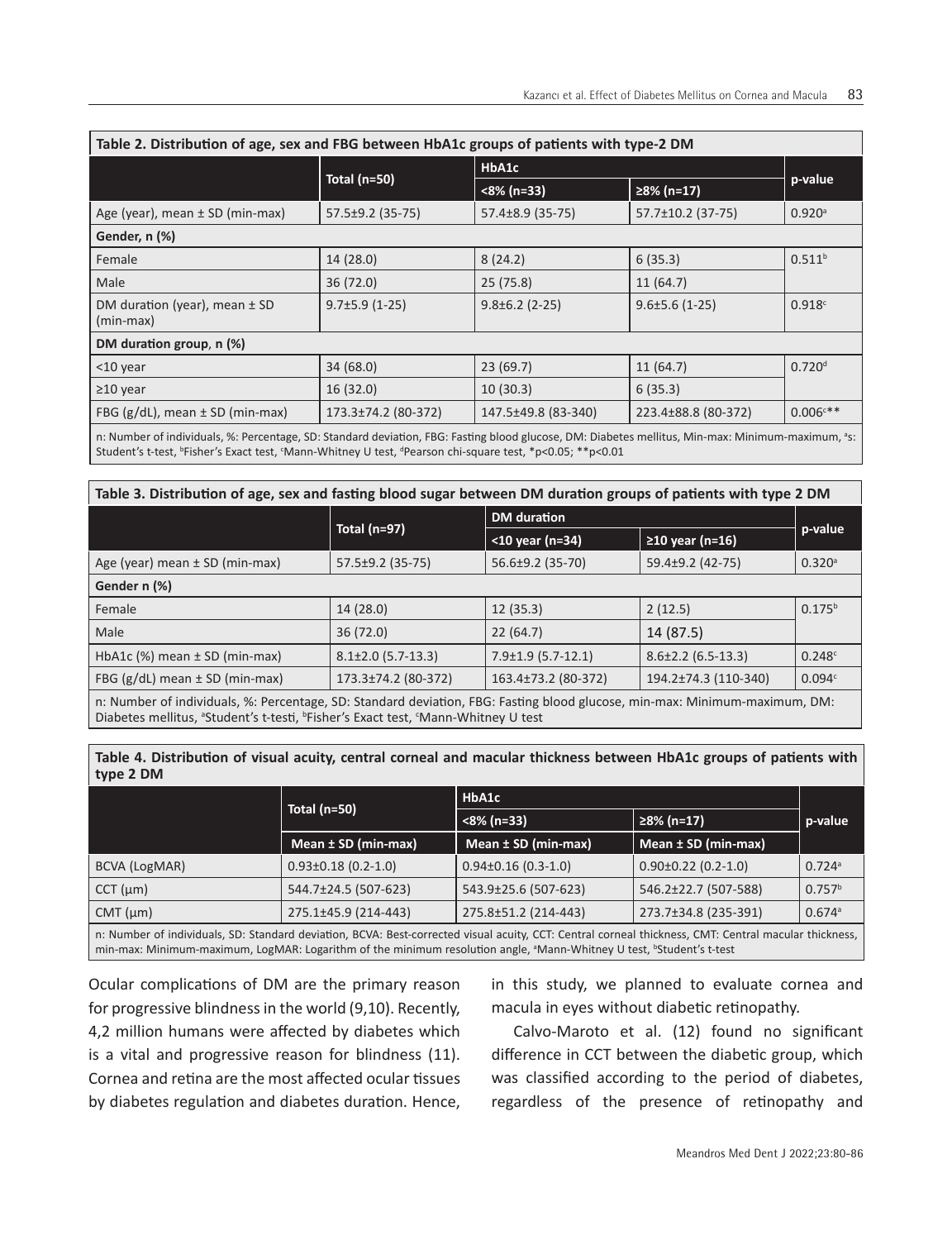| Table 5. Distribution of visual acuity, central corneal and macular thickiless between moAIC groups of patients with<br>type 2 DM                                                                                                                                                                     |                         |                           |                           |                      |
|-------------------------------------------------------------------------------------------------------------------------------------------------------------------------------------------------------------------------------------------------------------------------------------------------------|-------------------------|---------------------------|---------------------------|----------------------|
|                                                                                                                                                                                                                                                                                                       | Total $(n=97)$          | <b>DM</b> duration        |                           |                      |
|                                                                                                                                                                                                                                                                                                       |                         | <10 year (n=34)           | ≥10 year (n=16)           | p-value              |
|                                                                                                                                                                                                                                                                                                       | Mean $\pm$ SD (min-max) | Mean $\pm$ SD (min-max)   | Mean $\pm$ SD (min-max)   |                      |
| BCVA (LogMAR)                                                                                                                                                                                                                                                                                         | $0.93\pm0.18$ (0.2-1.0) | $0.95 \pm 0.12$ (0.5-1.0) | $0.88 \pm 0.26$ (0.2-1.0) | $0.269$ <sup>a</sup> |
| $CCT$ ( $\mu$ m)                                                                                                                                                                                                                                                                                      | 544.7±24.5 (507-623)    | 545.5±25.7 (507-623)      | 543.0±22.2 (507-585)      | 0.737 <sup>b</sup>   |
| $CMT$ ( $\mu$ m)                                                                                                                                                                                                                                                                                      | 275.1±45.9 (214-443)    | 270.2±40.1 (224-442)      | 285.6±56.4 (214-443)      | $0.204$ <sup>a</sup> |
| n: Number of individuals, SD: Standard deviation, BCVA: Best-corrected visual acuity, CCT: Central corneal thickness, CMT: Central macular thickness,<br>min-max: Minimum-maximum, LogMAR: Logarithm of the minimum resolution angle, <sup>a</sup> Mann-Whitney U Test; <sup>b</sup> Student's t-test |                         |                           |                           |                      |

**Table 5. Distribution of visual acuity, central corneal and macular thickness between HbA1c groups of patients with** 

the healthy control group. Similarly, we could not find difference between study groups in terms of CCT. Choo et al. (13) revealed that HbA1c level and severity of retinopathy had no effected to CCT, but they found endothelial differences. Besides, the same study reported that the HbA1c level did not affect endothelial morphology. Inoue et al. (14) similarly, they did not detect any difference in corneal thickness even at different stages.

However, Gao et al. (15) found that diabetes duration (<5, 5-10,>10 years) had a significant increase on CCT in 360 eyes of 180 patients. We thought that the most important reason for the difference between the study groups in this study is the high number of patients with more than a decade of diabetes duration (50% of patients). As the duration of diabetes increases, the rate of retinopathy increases. Since we especially preferred patients without retinopathy, the number of patients with diabetes duration more than 10 years was less in the study.

In a study of Toygar et al. (16), diabetic patients were classified based on the existence and severity of retinopathy. They reported that CCT of all diabetic was higher than a control group, but these results did not show any correlation with the presence of retinopathy. Similar to our data, there was no difference in CCT between study groups.

Lee et al. (17) noticed that in diabetic group with normal fundus or background diabetic retinopathy had higher CCT values compared to the control group and also was found that the disease duration >10 years was significantly higher from those less than 10 years. They emphasized that the duration of diabetes is effective on the corneal thickness.

In our study, there was no difference in CCT in both study group and HbA1c levels-disease duration subgroups. It can be interpreted that there will

be no significant change in the corneal thickness in eyes without retinopathy. Furthermore, HbA1c levels and disease duration did not affect changes of cornea thickness in these eyes. It is not clear which mechanism about CCT is more prominet in eyes without retinopathy.

In Srinivsan's study, 60% of patients with nonproliferative diabetic retinopathy (NPDR) with only microaneurysms and the others who had mild NPDR were crosschecked with healthy group. They could not detect any difference between the groups in terms of CCT and CMT, supporting our data (18). Yeung et al. (6) found no statistically significant difference regarding the macular thickness between the diabetic patient group without retinopathy and the diabetic patient group with retinopathy without macular edema.

Dai included a large number of patients, no difference was found between groups with early DR and without retinopathy related to macular thickness (19). However, the macula was found to be significantly thicker in patients with moderate or worse retinopathy. This situation supports the result we achieved in our working group. We included diabetic patients without retinopathy to study whether macular thickness would be a marker without retinopathy in the macula, and we attributed the absence of a significant difference.

De Clerck et al. (20) who compared pre-diabetics groups, diabetes without retinopathy with a control group, found that macula thickness of pre-diabetic patients decreases prominently, besides, it is higher when diabetes becomes obvious clinically, they attributed this to neurodegenerative changes.

In a study conducted in Singapore which the patients with diabetic retinopathy at different stages, macular thicknesses in patients with no or mild diabetic retinopathy were not found different from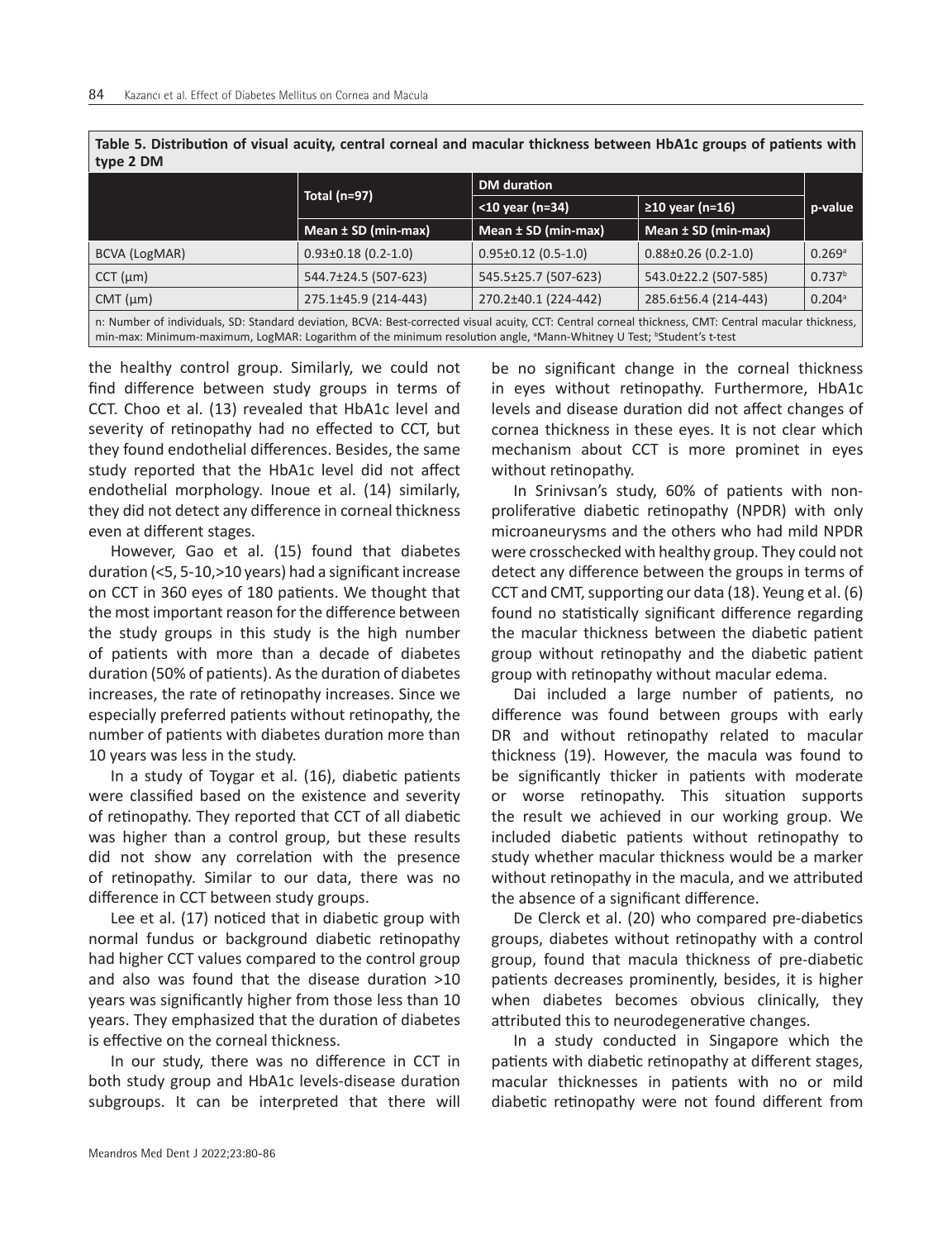the control group. This situation shows the effect of retinopathy stage on macular thickness and is similar to our results. They also found no significant difference in macular thickness between moderate and severe DR patients without macular edema. In this study, no relation was found between macular thickness and HbA1c level. We included patients without retinopathy to determine whether macular thickness was a marker in the early period, and similarly, we revealed that the macula had no early effect (21).

Yolcu et al. (22) when the central macular thickness of type 1 DM patients with a diabetes duration of  $6.1\pm2.8$  years and without retinopathy and the control group were compared, was found no differences. This study, which is similar to us in terms of the duration of diabetes and retinopathy of its participants, supports our results.

There are many studies on the effects of diabetes on corneal thickness and macular thickness. As mentioned above, different results have been reported in these studies. We think that this difference is due to the variability of the retinopathy stages in diabetic patients. In addition, it should be considered that DM may have a complex effect on tissues. With the developing technology over time, the macula can be evaluated in more detail and a clearer result can be obtained.

When we examine the studies in the literature and evaluate our data, we think that the most important factors in corneal and macular thickness in diabetic retinopathy are the advanced stage of retinopathy and the duration of diabetes >10 years. The fact that our diabetes group is less than 10 years old and that we include advanced retinopathy groups are the most important limiting factors of our study. As a result of the study, although there was no significant difference between the diabetic group without retinopathy and maculopathy and the control group in terms of CCT and CMT, the significant difference in visual acuity makes us think that there are some changes in terms of microstructure. In a study, the visual acuity of the diabetic group without clinical retinopathy was found to be lower than that of the control group, and a difference was found in the level of capillary plexus flow between the groups examined by OCT angiography, even though there was no difference between the foveal avascular zones (23).

To the best of our knowledge, we did not find any study evaluating the effect of both macular and corneal thickness. We compared that type 2 DM patients with no retinopathy and healthy control group considering the duration of HbA1c and diabetes. In the results of study, no effect was found between macular and corneal thicknesses of HbA1c level and diabetes duration.

# **Conclusion**

In light of the findings of this study, it can be assumed that DM may not cause changes in the thickness of macula and cornea in eyes without retinopathy. In conclusion, DM has different effects on each ocular tissue as macular and corneal thickness. It should not be used as an indicator of retinal and corneal involvement. Studies with more detailed examinations of the microstructure will be more illuminating.

# **Ethics**

**Ethics Committee Approval:** The study was approved by the Ankara Training and Research Hospital Clinical Research Ethics Committee (no: E-19- 42, date: 26.12.2019).

**Informed Consent:** The written consent of the participants was obtained.

**Peer-review:** Externally peer-reviewed.

## **Authorship Contributions**

Surgical and Medical Practices: B.K., D.Ö.S., Ç.İ., Y.Ö.E., Concept: B.K., D.Ö.S., Y.Ö.E., Design: B.K., Y.Ö.E., Data Collection or Processing: B.K., D.Ö.S., Ç.İ., Analysis or Interpretation: B.K., D.Ö.S., Ç.İ., Literature Search: B.K., D.Ö.S., Ç.İ., Y.Ö.E., Writing: B.K., Y.Ö.E.

**Conflict of Interest:** No conflict of interest was declared by the authors.

**Financial Disclosure:** The authors declared that this study received no financial support.

## **References**

- 1. Jeganathan VS, Wang JJ, Wong TY. Ocular associations of diabetes other than diabetic retinopathy. Diabetes Care 2008; 31: 1905-12.
- 2. Writing Team for the Diabetes Control and Complications Trial/ Epidemiology of Diabetes Interventions and Complications Research Group. Effect of intensive therapy on the microvascular complications of type 1 diabetes mellitus. JAMA 2002; 287: 2563-9.